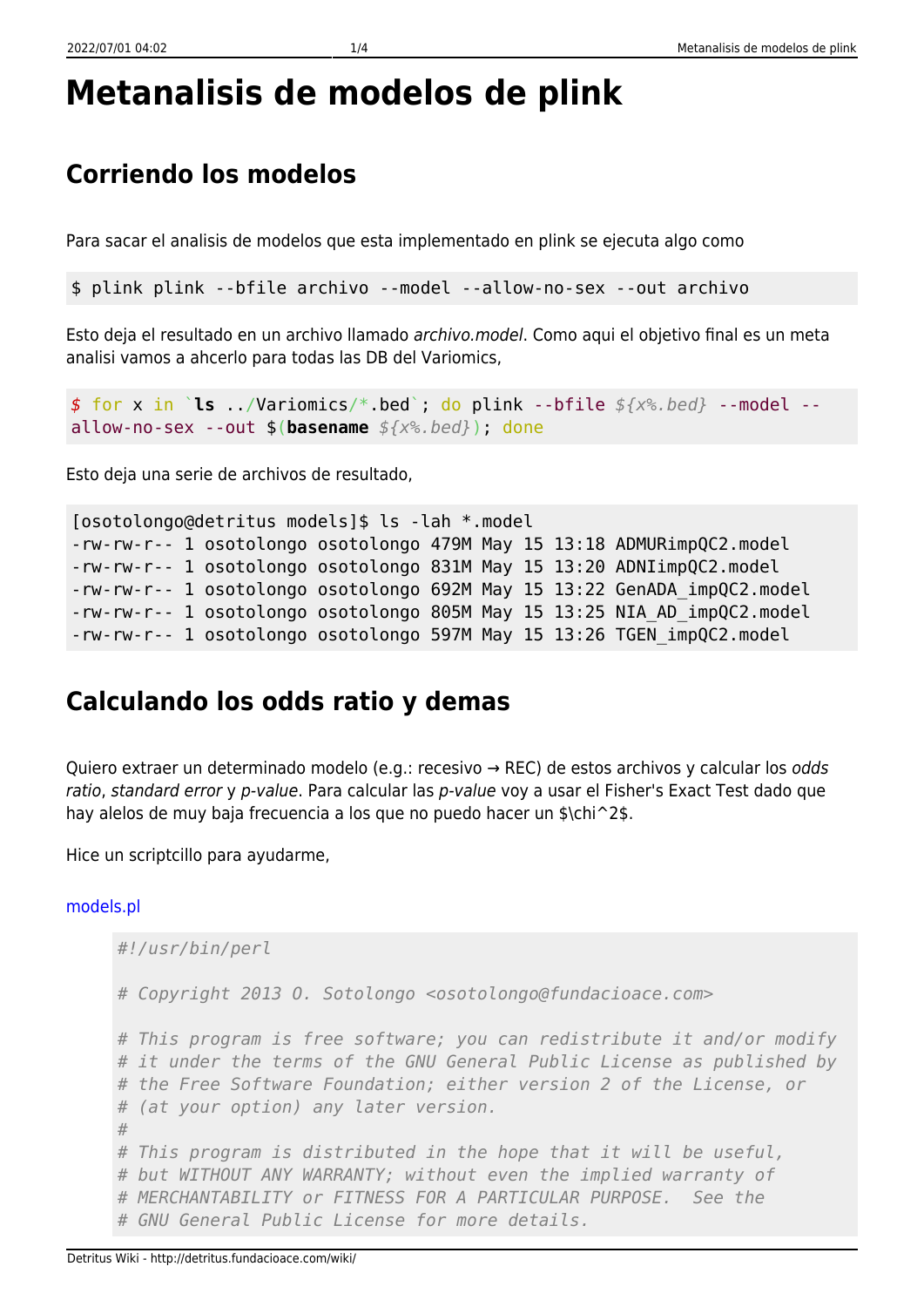```
#
use strict; use warnings;
use File::Slurp qw(read_file);
use Text::NSP::Measures::2D::Fisher::twotailed;
my shift;my shift:
mvshift;
die "usage: models.pl model_file model_tla bim_file\n" unless ($plist
&& $model && $bimfile);
my \text{ofile} = \text{split};
\text{fible} = \text{s/(}.*\text{)}. (*) \simodel\.recalc\.$2/;
reversemap \frac{7}{6}\s+\sgrep
\{\s+s+.*)$/} read file $plist;
mymap
\{\frac{\dagger}{\dagger},\dagger\}grep {/.*rs\d+.*/} read_file $bimfile;
my %cells;
(sortkeys %input data){
     (@{$cells{$marker}} {qw/chr allele1 allele2 affa1 affa2 unaffa1
unaffa2 chi2 df pval0/}) = $input data{$marker} =~
\gamma'\s*(\d+)\s+rs\d+\s+([A,T,C,G])+\s+([A,T,C,G])+\s+$model\s+(\d+)\/(\d+
)\s+(\d+)\/(\d+)\s+(\d+\.*\d*e*-*\d*|NA)\s+(\d+\.*\d*e*-
*\ddot{\text{N}} \d*|NA)\s+(\d+\.*\d*e*-*\d*|NA)\s*$/;
     if(exists($cells{$marker}{affa1}) && exists($cells{$marker}{affa2})
&& exists($cells{$marker}{unaffa1}) &&
exists($cells{$marker}{unaffa2})){
        my \$affal = \$cells{\$marker}{\$affal};my \sqrt{3} affa2 = \sqrt{3}cells{\sqrt{3}marker}{affa2};
        my $unaffal = $cells{$marker}{unaffal};
        my $unaffa2 = $ceils{$marker}{unaffa2};
        my $t1 = $affa1 + $affa2;my $t2 = $affa1 + $unaffa1;my $t3 = $t1 + $unaffal + $unaffa2;self\self\\{pvalue\} = calculateStatistic(n11=>$affal,n1p = > $t1, np1 = > $t2, npp = > $t3;
        \text{4affal} = 0.1 unless (\text{4affal});
        \text{saffa2} = 0.1 unless (\text{saffa2});
        \text{sunaffal} = 0.1 \text{ unless } (\text{sunaffal});
        \frac{1}{2} sunaffa2 = 0.1 unless (\frac{1}{2}unaffa2);
        $cells {$marker}{a}freq} = $affal/($affal+$affa2);$cells{$marker}{ufreq} = $unaffa1/($unaffa1+$unaffa2);
        $cells {$marker}{oddsratio} =($affa1*$unaffa2)/($affa2*$unaffa1);
         $cells{$marker}{stderr} =
sqrt((1/$affa1)+(1/$affa2)+(1/$unaffa1)+(1/$unaffa2));
     }
}
```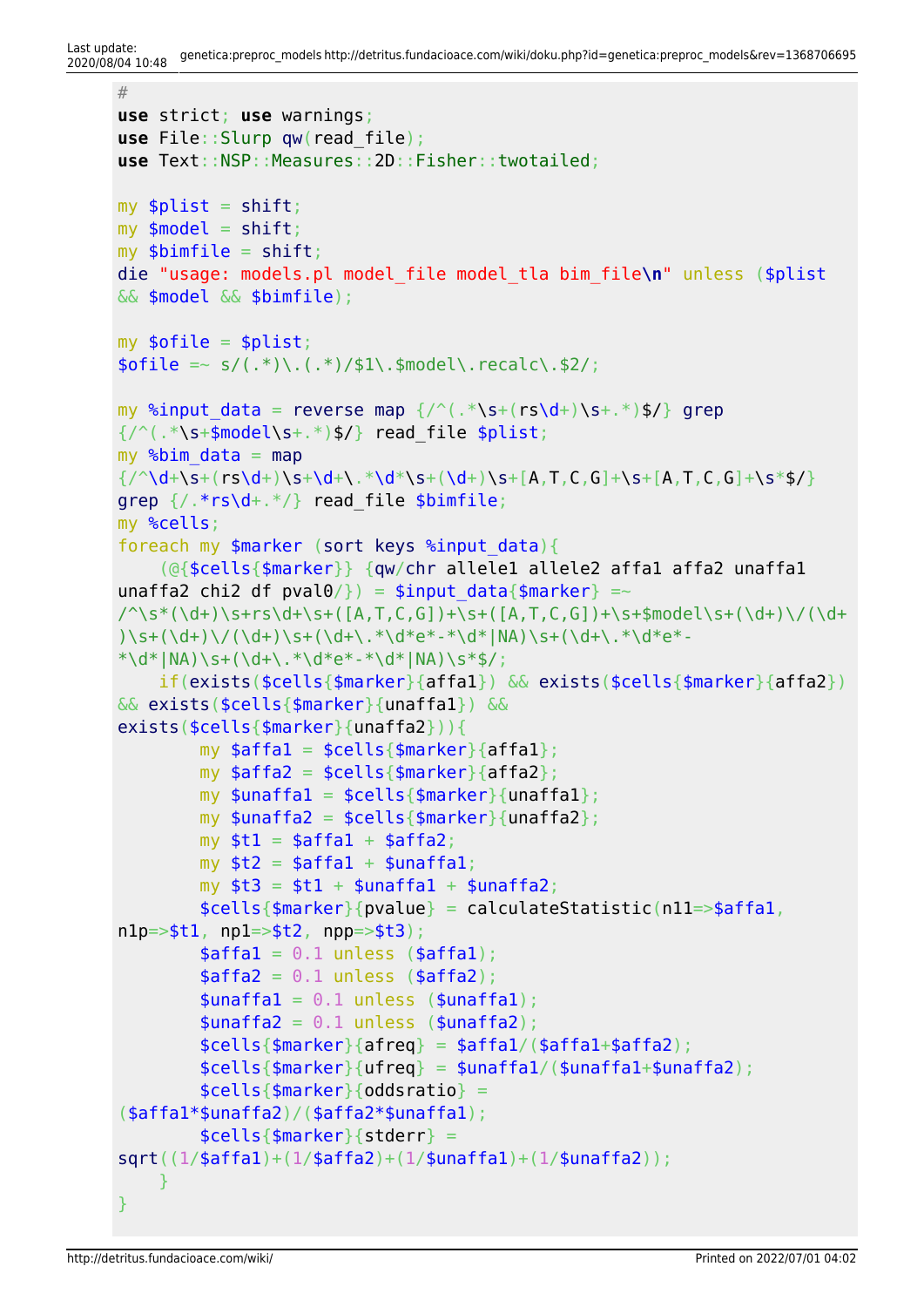```
my $head = "CHR\tSNP\tBP\tA1\tA2\tF_A\tF_U\tCHISQ\tDF\tP0\tOR\tSE\tP";
open ODF, ">$ofile" or die "Could not open output file\n";
print ODF "$head\n";
foreach my (sortchr}{chr}) or(\$a \text{ cmp } $b)keys %input data){
    print ODF
"$cells{$marker}{chr}\t$marker\t$bim_data{$marker}\t$cells{$marker}{all
ele1}\t$cells{$marker}{allele2}\t$cells{$marker}{afreq}\t$cells{$marker
}{ufreq}\t$cells{$marker}{chi2}\t$cells{$marker}{df}\t$cells{$marker}{p
val0}\t$cells{$marker}{oddsratio}\t$cells{$marker}{stderr}\t$cells{$mar
ker}{pvalue}\n";
}
close ODF;
```
La orden,

\$ models.pl admurcia\_model.model REC ../Variomics/ADMURimpQC2.bim

extrae el modelo recesivo, calcula los valores deseados y los añade a los ya existentes en el archivo admurcia\_model.REC.recalc.model. Además usa el archivo **.bim** original para asignar a cada marcador su posicion fisica ya que plink la pide para el meta-analisis

Para correr todas las DBs juntas hago,

```
$ for x in `ls *.model | grep -v recalc`; do models.pl $x REC
../Variomics/${x%.model}.bim; done
```
y

```
$ for x in `ls *.model | grep -v recalc`; do models.pl $x DOM
../Variomics/${x%.model}.bim; done
```
dado que me interesan solo los modelos dominate y recesivo.

#### **Meta analisis con plink**

Para terminar basta con correr plink sobre todas las bases procesadas,

```
$ a=$(ls *REC*); plink --meta-analysis $a + study --out recesivo
```
y

\$ a=\$(ls \*DOM\*); plink --meta-analysis \$a + study --out dominante